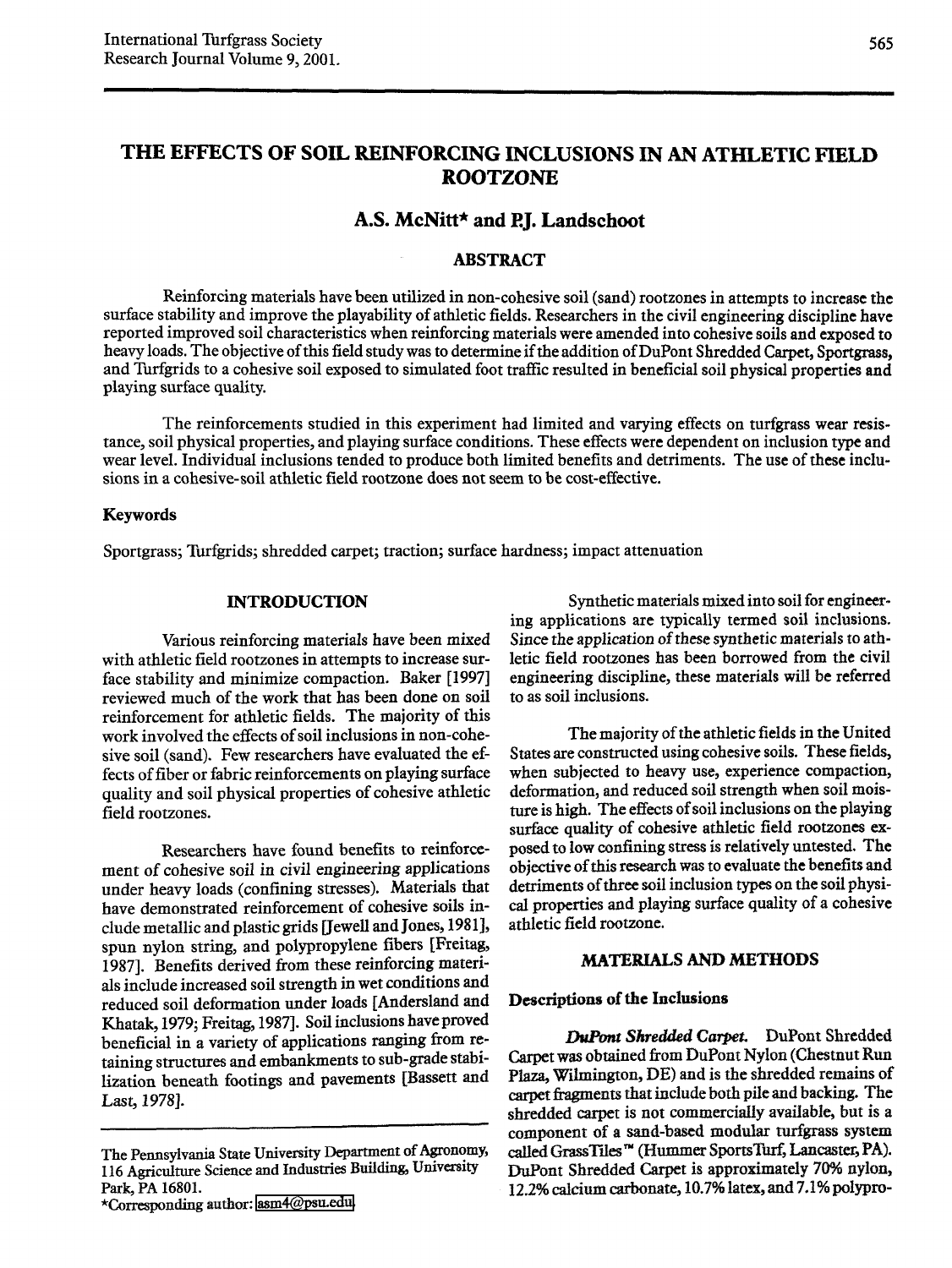pylene on a weight basis [V.J. Kumar, personal communication,1998]. Based on 100 randomly-selected carpet filaments, the average filament length was 135mm, and the range was 20 to 610 mm. Fifteen carpet filaments were selected randomly and measured for width. The width of a carpet filament averaged 2.4 mm and ranged from 0.5 mm to 4 mm. When incorporated into soil, DuPont Shredded Carpet is randomly oriented.

*Sportgrass*<sup>™</sup>. Sportgrass is a commerciallyavailable product manufactured by Sportgrass Inc. of McLean, VA. Sportgrass consists of a polypropylene woven backing with 24 yarn strand ends per 25.4 mm in the lineal direction and 11yarn strand ends per 25.4 mm in width. Yarn strands are 1,100 denier (1.0 denier is equal to the fineness of a yarn weighing 1.0 g for each 9000 m). The woven backing is tufted with fibrillated polypropylene tufts. In the lineal direction there are 16 tufts per 102 mm. In width, the tufts are 9.5 mm apart. The pile height is 32 mm. The individual tufts form a net-like configuration when expanded. A fibrillated tuft is 6700 denier. [W. Cook, personal communication, 1998]. Sportgrass is an oriented fabric inclusion.

*Turfgrids*<sup>™</sup>. Turfgrids is a commercially available, polypropylene fiber inclusion manufactured by Synthetic Industries, Inc. (Chattanooga, TN). It is 99.4% polypropylene and individual fibers are 38mm long and 5 mm wide. Each individual fiber is fibrillated to form a net-like structure of fine fibers or filaments (fibrils). When mixed with soil, each fiber expands and the netlike configuration of finer fibers is randomly oriented throughout the rootzone.

# Plot Construction and Wear Treatments

In September 1995, a grid of 3.05 m by 3.05 m treatment plots was laid over level Hagerstown silt loam (fine, mixed Mesic Typic Hapludalf) topsoil. A 300 mm border composed of the Hagerstown soil surrounded each plot. The experimental design was a split block (blocks split by three levels of wear) with five treatments and three blocks. The five inclusion treatments for this experiment were DuPont Shredded Carpet 1%(0.01 kg kg-1 carpet and soil), DuPont Shredded Carpet 3% (0.03 kg kg-i carpet and soil), Sportgrass, Turfgrids 1% (0.01 kg  $kg<sup>-1</sup>$  carpet and soil), and a control with no soil inclusions. All of the treatments listed (with the exception of Sportgrass) were weighed and mixed with a screened (12.7 mm) Hagerstown silt loam topsoil using a front end loader on an asphalt mixing pad.

Wooden frames, 3.05 m by 3.05 m by 150 mm high, were installed on each of the plots and leveled using a transit. After filling the frames with the mixed rootzone treatments, the surface was leveled by raking and hand tamping. For the Sportgrass treatment, frames were installed and filled with the Hagerstown silt loam soil to within 25 mm of the top. The Sportgrass was then cut to fit the frames. Next, small amounts of a 90%

sand:10% sphagnum peat ( $m^3 m^{-3}$ ) topdressing meeting United States Golf Association specifications [Green Section Staff, 1993] was applied over the surface and worked into the pile using brooms. The plots were watered and allowed to dry, then more of the 90:10 mix was broomed into the pile. This process was repeated until approximately 3 mm of pile protruded above the settled mix. All frames were removed and the plots were seeded with 'SR 4200' perennial ryegrass *(Latium perenne* L.) at a rate of 200 kg ha-!. Phosphorus and potassium were applied at 49 and 98 kg ha<sup>-1</sup> to the surface as per soil test recommendations. In the fall of 1995, nitrogen was applied at a rate of 75 kg ha<sup>-1</sup>. During 1996 and 1997, nitrogen was applied in four applications of  $49 \text{ kg}$  ha<sup>-1</sup> each. These applications occurred in early May and June, and late August and September of each year. The plot area was watered only to prevent wilting. The turf was cut with a reel mower twice per week at a height of 38 mm and the clippings were returned.

Wear level treatments were applied with a Brinkman Traffic Simulator [Cockerham and Brinkman, 1989]. The Brinkman Traffic Simulator weighed 410 kg and consisted of a frame housing two 1.2 m long rollers. Each roller had steel dowels or spriggs (12.7 mm diameter by 12.7mm length) welded to the outside of the rollers, at an average of 150 dowels per  $m<sup>2</sup>$ . These dowels were the approximate length and width of the cleats on the shoe of an American football lineman at the collegiate level. The Brinkman Traffic Simulator produced wear, compaction, and turf/soil lateral shear. The drive thrust yielding lateral shear was produced by different sprocket sizes turning the rollers at unequal speeds. The Brinkman Traffic Simulator was pulled with a model 420 tractor (Steiner Turf Equipment Inc., Dalton, OH) equipped with a dual turf tire package.

Blocks were split with three levels of wear. The wear levels were no-wear, medium-wear (three passes with the Brinkman Traffic Simulator three times per week), and high-wear (five passes three times per week). According to Cockerham and Brinkman [1989], two passes of the Brinkman Traffic Simulator is equivalent to turfgrass wear at the 40 yard line resulting from one National Football League game. Thus, 15 passes per week are equivalent to the wear sustained from 7.5 games per week.

In 1996, wear began on 19 July and ended on 18 Oct. In 1997, wear began on 2 June and ended 17 Oct. Typically, wear was applied regardless of weather conditions or soil water content. Numerous wear applications occurred when the soil water content was at or near saturation. Occasionally, due to heavy precipitation or schedule conflicts, wear was not applied on the scheduled day. In these cases, wear was applied on the following day.

## Data Collection

The criteria for comparing treatments were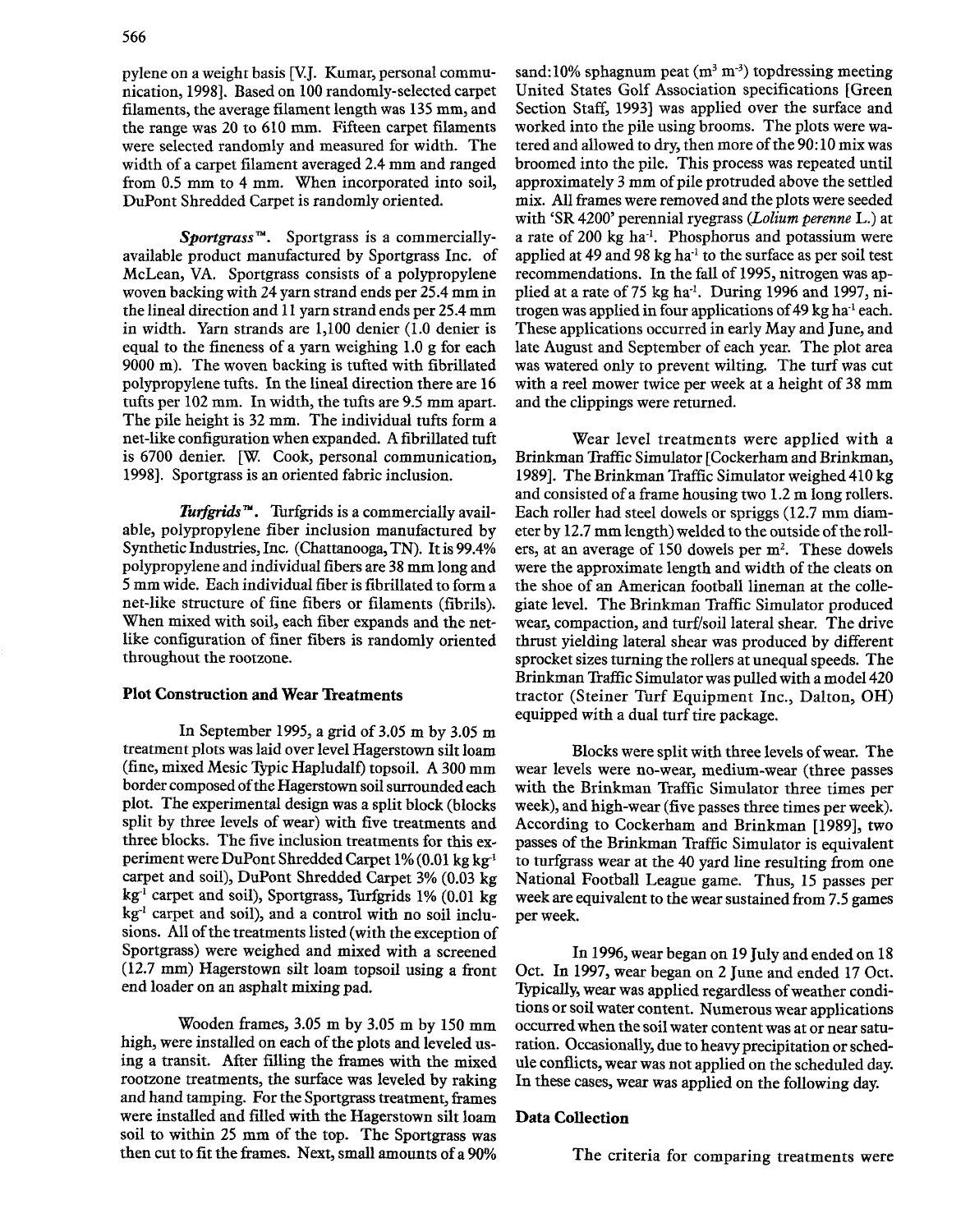turfgrass density, soil physical properties (bulk density, water content, and infiltration rate), and playing surface quality (hardness and traction).

Turfgrass density was rated visually and served as an estimate of both turfgrass cover and tillers per unit area. Density was rated using a scale of 0 to 5 with half units. A plot with no turfgrass present was rated as 0, and 5 indicated maximum cover and tiller density.

Soil bulk density data were derived from measurements of soil total density and volumetric water content taken with a Troxler 3400-B Series Surface Moisture-Density Gauge (Troxler Electronic Laboratories Inc., Research Triangle Park, NC). The Troxler Gauge uses neutron scattering simultaneously with gamma ray attenuation to measure the volumetric water content and bulk density of the soil [Gardner, 1986]..

Because some inclusions could influence water content measurements, the Troxler Gauge was calibrated using a Tektronix™ 1502B time-domain reflectometry (TDR) unit (Tektronix Inc., Beaverton, OR). To calibrate the Troxler Gauge, water contents were determined from each treatment plot, using both the TDR and the Troxler Gauge, on six different occasions to provide a range of soil water contents. Linear relationships between the two methods for each inclusion treatment were evident, with regression coefficients greater than 0.90. Regression equations were calculated for each treatment. All water content values reported in this experiment were collected using the Troxler gauge and then adjusted using the appropriate regression equation. The values represent the water content in the surface 150 mm of rootzone mix.

Water infiltration rates were measured using double-ring infiltrometers [Bertrand, 1965]. Two concentrically-placed cylinders, 203 mm and 356mm in diameter and 114mm in height, were driven into the soil to a depth of approximately 25mm. Three sets of cylinders were used to characterize each sub-plot. After an initial soaking period of 0.5 h, the cylinders were again filled with water and the rate of drop in the inner cylinder was measured. Because soil water infiltration rate data are not normally distributed, the statistical analysis of the data was performed after rates had been log transformed [Jury et al., 1991].

Surface hardness was measured using a Clegg Impact Tester (CIT) (Lafayette Instrument Company, Lafayette, IN) equipped with a 2.25kg missile and a drop height of 450 mm [Rogers and Waddington, 1989]. Impact attenuation as measured by an accelerometer mounted on the missile wasused to indicate surface hardness and is reported as Gmax, which is the ratio of maximum negative acceleration upon impact in units of gravities to the acceleration due to gravity. The average of six hardness measurements taken in different locations on each sub-plot was used to represent the hardness value of the sub-plot.

Linear traction measurements were taken with Pennfoot [McNitt et aI., 1996, 1997] configured with a loading weight of 121.8 kg and a Nike<sup>r\*</sup> high-top molded shoe. This shoe contained 18 triangular studs (12 mm long) around the perimeter of the sole and 35 smaller studs (9 mm long) in the center (Nike Inc., Beaverton, OR). The traction values reported are the average of traction measurements at three different locations on each sub-plot.

# Rating Dates and Statistical Analysis

Turfgrass density, soil bulk density, soil water content, traction, and surface hardness data were collected on five dates. The dates were 27 Aug., and 19 Oct. 1996; and 18 June, 29 Aug., and 13 Oct. 1997. Water infiltration rates were measured from 4 Oct. to 7 Oct. 1996 and again from 6 Oct. to 10 Oct. 1997.

The turfgrass density rating and the means of the three soil bulk densities, three soil water contents, three traction values, six surface hardness measurements, and the log of the three water infiltration rates were analyzed as a split block design using analysis of variance and Fisher's Protected Least Significant Difference (LSD) test at the 0.05 level. A LSD was not calculated when the F ratio was not significant at the 0.05 level.

# RESULTS AND DISCUSSION

#### **Turfgrass Density**

Mean turfgrass density ratings for wear levels across all inclusion treatments are shown in Table 1. On four of the five rating dates, each increase in wear intensity resulted in a significant decrease in turfgrass density. Recovery from wear was evident between the 19 Oct. 1996 and 18 June 1997 dates and between the August and October dates in 1997. Cool, moist conditions in combination with nitrogen applications may have contributed to the recovery of turfgrass density. There was no wear by inclusion treatment interaction on any date.

When averaged over all wear levels, turfgrass density differences due to inclusion treatments were small. Statistical differenceswere found on only two rating dates (Table 2). On the 19 Oct. 1996 rating date, the Sportgrass treatment had higher turfgrass density than all other treatments except the control and DuPont Shredded Carpet 1%. On the 29 Aug. 1997 rating date, Sportgrass had higher turfgrass density than all other treatments. Sportgrass may have measured higher in turfgrass density because the polypropylene backing and the 20 mm of sand topdressing worked into the Sportgrass pile may have prevented some surface compaction and crusting, thus allowing this treatment to withstand the effects of wear to a greater degree than the other treatments.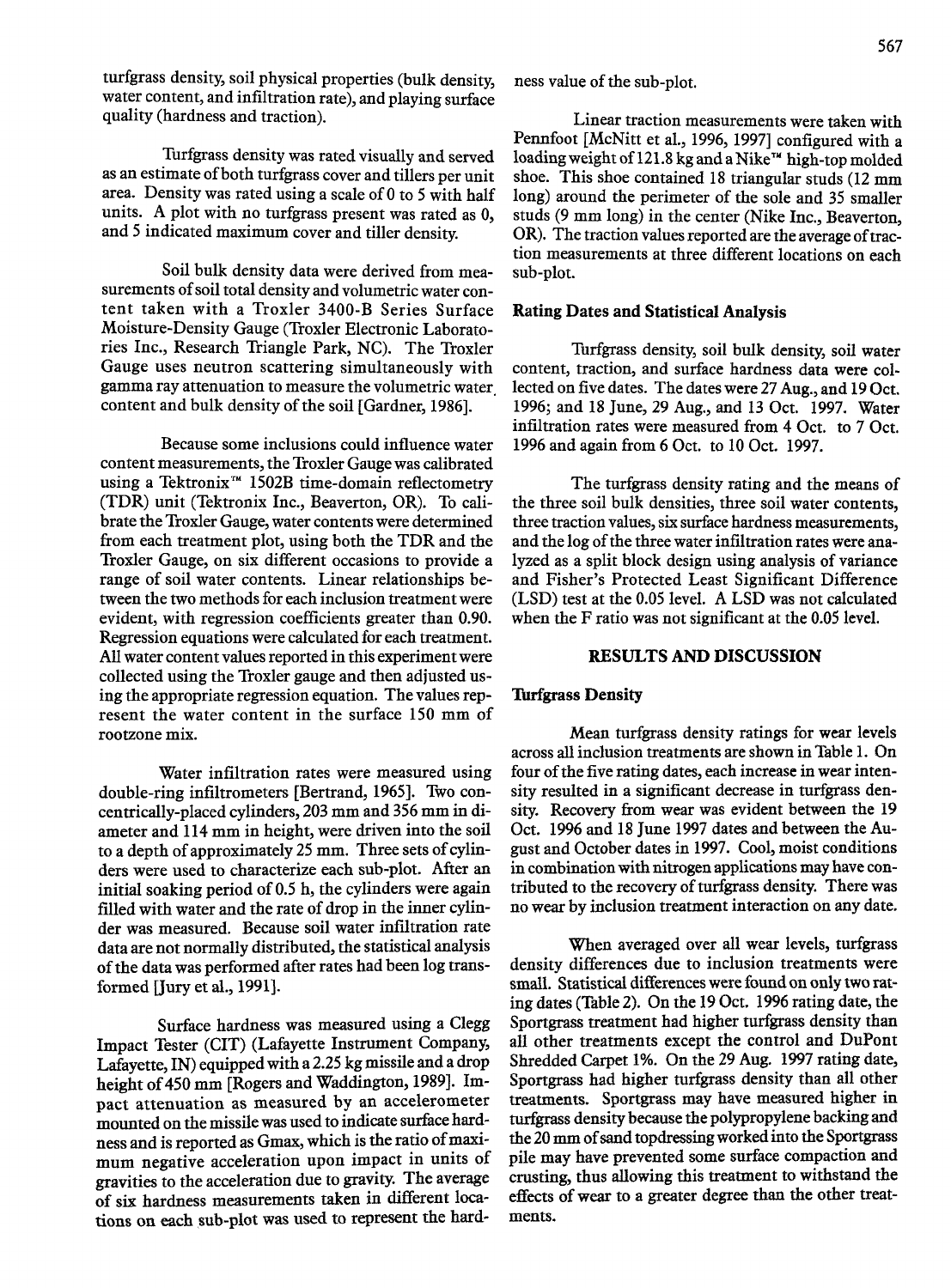| u valuuvillo.         |                         |                                       |                                         |       |           |  |  |
|-----------------------|-------------------------|---------------------------------------|-----------------------------------------|-------|-----------|--|--|
|                       | 1996                    |                                       | 1997                                    |       |           |  |  |
| <b>Wear Level</b>     |                         |                                       | 27 Aug. 19 Oct. 18 June 29 Aug. 13 Oct. |       |           |  |  |
|                       |                         |                                       | <b>Turfgrass Density</b>                |       |           |  |  |
|                       |                         |                                       | $(0-5)$                                 |       |           |  |  |
| No wear               | 5.0                     | 5.0                                   | 5.0                                     | 5.0   | 5.0       |  |  |
| Medium wear           | 4.5                     | 4.0                                   | 5.0                                     | 3.2   | 4.3       |  |  |
| <b>High wear</b>      | 3.3                     | 2.7                                   | 4.4                                     | 2.1   | 2.6       |  |  |
| $LSD \ddagger (0.05)$ | 0.2                     | 0.1                                   | 0.2                                     | 0.2   | 0.4       |  |  |
|                       |                         |                                       | <b>Soil Bulk Density</b>                |       |           |  |  |
|                       |                         |                                       | (t m <sup>3</sup> )                     |       |           |  |  |
| No wear               | 1.25                    | 1.25                                  | 1.22                                    | 1.23  | 1.29      |  |  |
| Medium wear           | 1.26                    | 1.27                                  | 1.22                                    | 1.23  | 1.32      |  |  |
| <b>High wear</b>      | 1.27                    | 1.28                                  | 1.22                                    | 1.26  | 1.33      |  |  |
| LSD(0.05)             | <b>NS</b>               | <b>NS</b>                             | <b>NS</b>                               | 0.02  | 0.02      |  |  |
|                       |                         | <b>Soil Water Content</b>             |                                         |       |           |  |  |
|                       |                         |                                       | $(m^3 m^{3})$                           |       |           |  |  |
| No wear               | 0.272                   | 0.324                                 | 0.326                                   | 0.269 | 0.202     |  |  |
| Medium wear           | 0.269                   | 0.312                                 | 0.342                                   | 0.273 | 0.206     |  |  |
| High wear             | 0.266                   | 0.301                                 | 0.340                                   | 0.249 | 0.191     |  |  |
| LSD(0.05)             | <b>NS</b>               | 0.011<br><b>NS</b><br><b>NS</b><br>NS |                                         |       |           |  |  |
|                       | <b>Surface Hardness</b> |                                       |                                         |       |           |  |  |
|                       | (Gmax)                  |                                       |                                         |       |           |  |  |
| No wear               | 59                      | 50                                    | 52                                      | 69    | 95        |  |  |
| Medium wear           | 71                      | 65                                    | 58                                      | 91    | 125       |  |  |
| <b>High wear</b>      | 79                      | 74                                    | 64                                      | 105   | 137       |  |  |
| LSD(0.05)             | 6                       | 6                                     | 4                                       | 5     | 5         |  |  |
|                       | <b>Linear Traction</b>  |                                       |                                         |       |           |  |  |
|                       | (Newtons)               |                                       |                                         |       |           |  |  |
| No wear               | 1238                    | 1347                                  | 1188                                    | 1175  | 1382      |  |  |
| Medium wear           | 1302                    | 1425                                  | 1321                                    | 1231  | 1400      |  |  |
| <b>High wear</b>      | 1285                    | 1379                                  | 1194                                    | 1190  | 1409      |  |  |
| LSD(0.05)             | NS                      | NS                                    | 43                                      | 38    | <b>NS</b> |  |  |

Table 1. Mean turfgrass density, soil bulk density, soil water content, surface hardness, and linear traction for wear level treatments averaged over soil inclusion treatments.

 $\underline{LSD(0.05)}$  NS NS 43 38 NS<br>  $\dagger$  Visual estimate turf cover and tillers per unit area, 0 represents no turfgrass present and 5 represents maximum turfgrass cover and density.

 $\ddagger$  Fisher's protected least significant difference test.

In this study, all inclusion treatments, other than Sportgrass, measured lower in turfgrass density than the control on the 29 Aug. 1997 rating date but did not differ from the control on the other four rating dates.

#### Soil Bulk Density

Mean soil bulk density values for wear levels across all inclusion treatments are shown in Table 1. In 1996, there were no differences among wear levels, whereas in 1997, soil bulk density differences due to wear were found on the 29 Aug. and 13 Oct. 1997 rating dates. The high-wear level had a higher soil bulk density than the no-wear level on the 29 Aug. and 13 Oct. 1997 rating dates. The medium-wear level was significantly higher in bulk density than the no-wear level on the 13 Oct. 1997 rating date. There was no wear by inclusion treatment interaction on any date.

Soil bulk density values due to inclusion treatments across all wear levels are shown in Table 2. Few differences were found among treatments other than Sportgrass. On the three rating dates where differences were detected, Sportgrass had soil bulk density values higher than most treatments. The Sportgrass may have had a higher soil bulk density than other treatments because of the 20 mm of sand topdressing placed on the surface. Sand typically has a higher soil bulk density than silt loam soil and the Troxler gauge measures bulk density over the distance between the photon source and the receiver, in this case 150 mm.

#### Soil Water Content

Overall, few soil water content differences were measured among wear levels when averaged over all inclusion treatments (Table 1). On the 19Oct. 1996 rating date, the no-wear level had the highest soil water content and the high-wear level had the lowest soil water content. This may be due to the medium- and highwear plots having less turfgrass cover than the no-wear plots. Less turfgrass cover has been shown to cause an increase in soil temperatures [Agnew, 1984] which may result in a decrease in soil water content. There was no wear by inclusion treatment interaction on any date.

Soil water content values due to inclusion treatments are shown in Table 2. In most cases, the addition of any of the soil inclusions to this silt loam soil reduced soil water content. The addition of 3% DuPont Shredded Carpet reduced soil water content more than the addition of Sportgrass or the DuPont Shredded Carpet 1% treatments. McNitt [2000] reported that Sportgrass consistently reduced soil water content in a sand soil. In the current experiment, Sportgrass reduced soil water content less than the other inclusions and on one rating date, Sportgrass had a soil water content higher than all other treatments. The highest soil water contents usually occurred with Sportgrass and the control.

# Infiltration Rate

Significant water infiltration rate differences due to wear levels and inclusion treatments are shown in Tables 3 and 4, respectively. A significant wear level by inclusion treatment interaction occurred in 1996 (Table 5).

The wear level by inclusion treatment interaction data in Table 5 indicates that under the no-wear level all inclusion treatments maintained an infiltration rate above  $120$  mm  $h^{-1}$ . Compared to the no-wear level, all inclusion treatments showed a decrease in infiltration rate under medium- and high-wear; however, the decrease was most pronounced for the control treatment which decreased from 126 to 19 mm h<sup>-1</sup>. Compared to the control  $(19 \text{ mm h}^{-1})$ , all inclusion treatments gave a higher infiltration rate ( $\geq$  58 mm h<sup>-1</sup>) under the mediumwear level with Sportgrass having an infiltration rate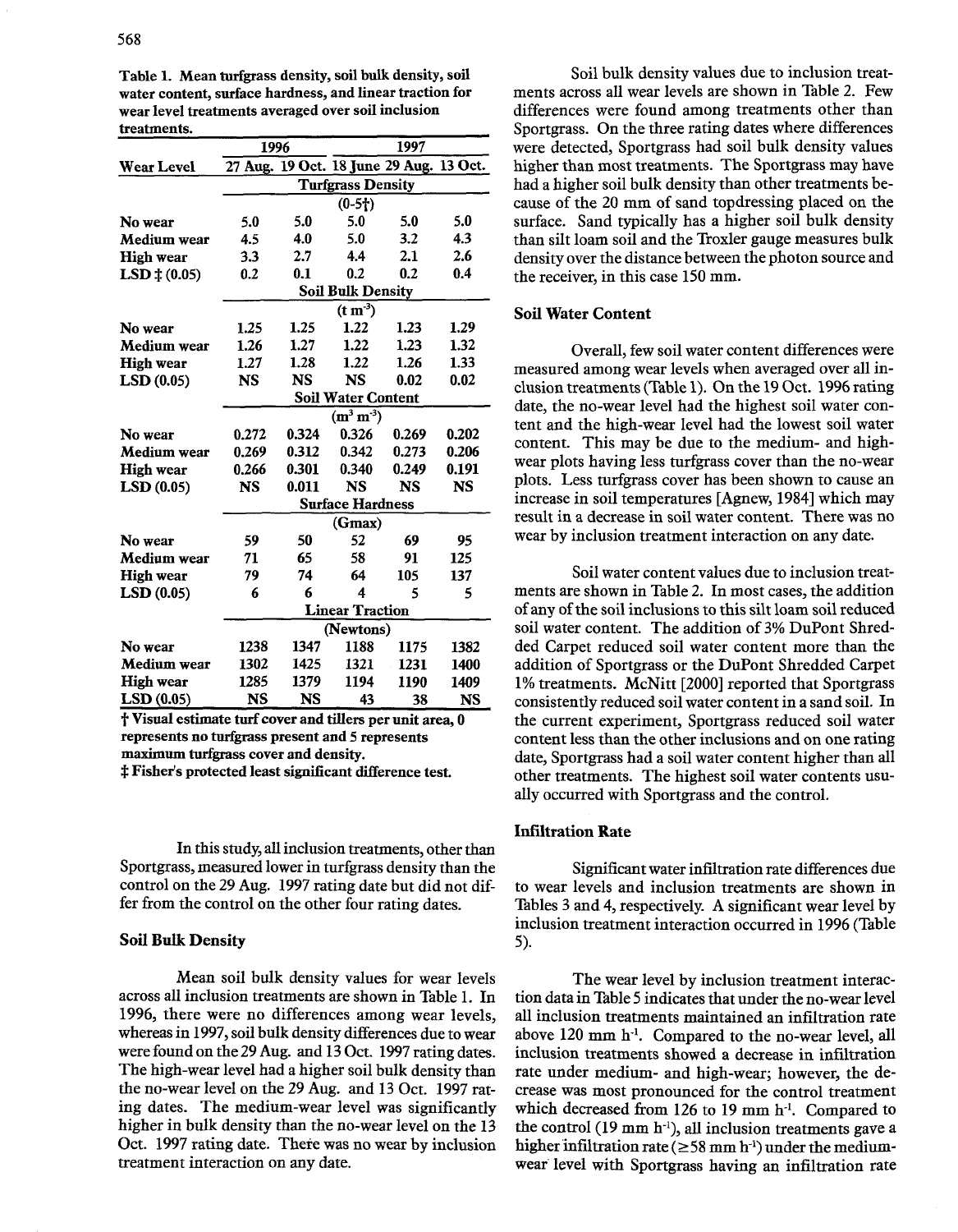Table 2. Mean turfgrass density, soil bulk density, soil water content, surface hardness, and linear traction for soil inclusion treatments averaged over wear levels.

|                                  | 1996                     |       | 1997                                    |       |           |
|----------------------------------|--------------------------|-------|-----------------------------------------|-------|-----------|
| Treatment                        |                          |       | 27 Aug. 19 Oct. 18 June 29 Aug. 13 Oct. |       |           |
|                                  | <b>Turfgrass Density</b> |       |                                         |       |           |
|                                  |                          |       | $(0-5)$                                 |       |           |
| Control                          | 4.4                      | 3.9   | 4.8                                     | 3.5   | 4.1       |
| <b>DuPont Shredded Carpet 1%</b> | 4.2                      | 3.9   | 4.8                                     | 3.3   | 3.9       |
| <b>DuPont Shredded Carpet 3%</b> | 4.2                      | 3.8   | 4.8                                     | 3.3   | 4.0       |
| <b>Sportgrass</b>                | 4.4                      | 4.1   | 4.9                                     | 3.8   | 4.0       |
| Turfgrids 1%                     | 4.2                      | 3.8   | 4.7                                     | 3.3   | 3.8       |
| $LSD \ddagger (0.05)$            | <b>NS</b>                | 0.2   | <b>NS</b>                               | 0.2   | <b>NS</b> |
|                                  |                          |       | <b>Soil Bulk Density</b>                |       |           |
|                                  |                          |       | $(\text{t m}^3)$                        |       |           |
| Control                          | 1.26                     | 1.26  | 1.19                                    | 1.23  | 1.31      |
| <b>DuPont Shredded Carpet 1%</b> | 1.23                     | 1.23  | 1.23                                    | 1.23  | 1.32      |
| <b>DuPont Shredded Carpet 3%</b> | 1.26                     | 1.28  | 1.21                                    | 1.23  | 1.30      |
| <b>Sportgrass</b>                | 1.28                     | 1.30  | 1.25                                    | 1.27  | 1.31      |
| Turfgrids 1%                     | 1.24                     | 1.26  | 1.21                                    | 1.24  | 1.33      |
| <b>LSD</b> (0.05)                | <b>NS</b>                | 0.04  | 0.02                                    | 0.03  | NS        |
|                                  |                          |       | <b>Soil Water Content</b>               |       |           |
|                                  |                          |       | $(m^3 m^3)$                             |       |           |
| Control                          | 0.281                    | 0.344 | 0.375                                   | 0.286 | 0.210     |
| <b>DuPont Shredded Carpet 1%</b> | 0.268                    | 0.307 | 0.324                                   | 0.266 | 0.194     |
| DuPont Shredded Carpet 3%        | 0.240                    | 0.276 | 0.297                                   | 0.234 | 0.172     |
| Sportgrass                       | 0.284                    | 0.324 | 0.341                                   | 0.274 | 0.244     |
| <b>Turfgrids 1%</b>              | 0.272                    | 0.311 | 0.343                                   | 0.259 | 0.179     |
| LSD(0.05)                        | 0.016                    | 0.014 | 0.013                                   | 0.017 | 0.012     |
|                                  | <b>Surface Hardness</b>  |       |                                         |       |           |
|                                  | (Gmax)                   |       |                                         |       |           |
| Control                          | 71                       | 64    | 54                                      | 86    | 114       |
| DuPont Shredded Carpet 1%        | 67                       | 61    | 56                                      | 88    | 117       |
| <b>DuPont Shredded Carpet 3%</b> | 66                       | 58    | 52                                      | 87    | 117       |
| <b>Sportgrass</b>                | 73                       | 71    | 68                                      | 89    | 112       |
| Turfgrids 1%                     | 72                       | 63    | 59                                      | 93    | 135       |
| <b>LSD</b> (0.05)                | NS                       | 8     | 4                                       | NS    | 6         |
|                                  | <b>Linear Traction</b>   |       |                                         |       |           |
|                                  | (Newtons)                |       |                                         |       |           |
| Control                          | 1245                     | 1384  | 1231                                    | 1207  | 1351      |
| DuPont Shredded Carpet 1%        | 1245                     | 1390  | 1251                                    | 1211  | 1423      |
| <b>DuPont Shredded Carpet 3%</b> | 1207                     | 1377  | 1270                                    | 1202  | 1403      |
| <b>Sportgrass</b>                | 1424                     | 1426  | 1203                                    | 1185  | 1449      |
| Turfgrids 1%                     | 1255                     | 1338  | 1216                                    | 1188  | 1359      |
| <b>LSD</b> (0.05)                | 89                       | 54    | <b>NS</b>                               | NS    | 50        |

t Visual estimate turf covet and tillers per unit area, <sup>0</sup> represents no turfgrass present and 5 represents maximum turfgrass cover and density.

:j:Fisher's protected least significant difference test.

higher than all other treatments (183 mm h'l).

Under the high-wear level all inclusion treatments resulted in decreased infIltration rates compared to the medium-wear level, except Sportgrass which was unchanged (Table 5). The polypropylene backing plus the sand topdressing in the Sportgrass may have protected the underlying silt loam soil from crusting and/or compacting, thus maintaining a relatively high infiltration rate under high-wear levels.

All inclusion treatment infiltration rates increased slightly from 1996 to 1997. Similar trends in infiltration rates due to inclusion treatments were evident in the 1997 data although no statistical infiltration rate differences were found in 1997 (Table 4).

# Surface Hardness

Mean surface hardness values for wear levels across inclusion treatments are shown in Table 1. A trend is evident, with the high-wear level plots measuring highest in surface hardness, the no-wear plots measuring lowest in surface hardness, and the medium-wear plots being intermediate.

The surface hardness values for the inclusion treatment by wear level interaction were significant only on the 13 Oct. 1997 rating date (Table 6). All inclusion treatments increased in surface hardness as the wear level increased. Under no-wear, the control had a surface hardness value lower than all other treatments. Under medium- and high-wear, all treatments had similar surface hardness values except the Turfgrids 1% treatment, which had a surface hardness value higher than all other treatments. On this rating date, under somewhat dry soil conditions, the surface hardness values of all the mediumand high-wear level plots were high compared to values for heavily used fields (60-98 Gmax) reported by Rogers et al. [1988].

Surface hardness values due to inclusion treatments are shown in Table 2. The addition of Sportgrass and Turfgrids 1% to this silt loam soil increased surface hardness, relative to the control on some rating dates under some wear levels. The addition of DuPont Shredded Carpet 1% and 3% produced no measurable change in surface hardness compared to the control. In a sand rootzone, McNitt (2000) found a significant and consistent increase in surface hardness due to the Sportgrass and Turfgrids inclusion treatments and a dramatic decrease in surface hardness with increasing rates of DuPont Shredded Carpet. Results from the present silt loam soil study show a muted response, with inconsistent increases in surface hardness due to the addition of Sportgrass and Turfgrids, and no change with the addition of DuPont Shredded Carpet.

The data in Tables 2 and 6 indicate that there was a larger range of hardness values from one date to another compared to the range among inclusion treatments on a single rating date. A close examination of the data in Table 2 shows that soil water content is likely a major contributing factor to the wide range in surface hardness among dates. Over the five sampling dates, average soil water content ranged from 0.20 to 0.34  $\text{m}^3 \text{ m}^3$ This increase corresponded with a decrease in average surface hardness values from 119 to 58 Gmax. While wear levels and inclusion treatments affected surface

Table 3. Mean water infiltration rates and log transformed values for wear levels when averaged over soil inclusion treatments.

|                         | Infiltration rate                                                         |           |           |    |  |  |
|-------------------------|---------------------------------------------------------------------------|-----------|-----------|----|--|--|
| Wear Level              |                                                                           | Oct. 1996 | Oct. 1997 |    |  |  |
|                         | $(nm h-1)$ (log mm h <sup>-1</sup> ) $(nm h-1)$ (log mm h <sup>-1</sup> ) |           |           |    |  |  |
| No wear                 | 176                                                                       | 11        | 202       | 12 |  |  |
| Medium wear             | 79                                                                        |           | 150       |    |  |  |
| High wear               | 52                                                                        |           | 47        |    |  |  |
| $LSD$ $\ddagger$ (0.05) |                                                                           |           |           |    |  |  |

:f: FIsher's protected least significant difference test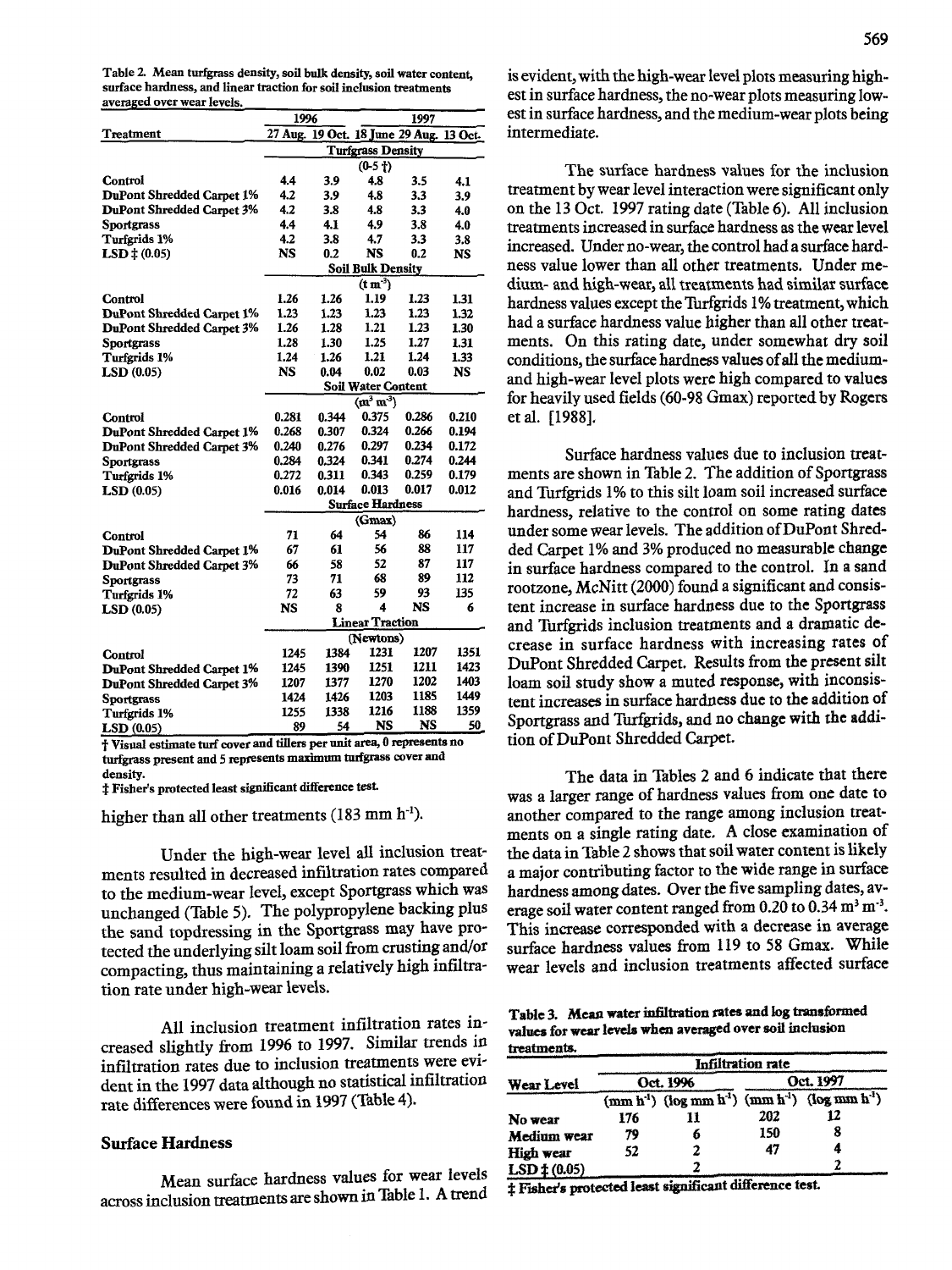|                                  | <b>Infiltration rate</b> |                 |            |                 |  |
|----------------------------------|--------------------------|-----------------|------------|-----------------|--|
| <b>Treatment</b>                 |                          | Oct. 1996       | Oct. 1997  |                 |  |
|                                  | $(\text{mm h}^1)$        | $(\log mn h^3)$ | $(mm h-1)$ | $(\log mn h^1)$ |  |
| <b>Control</b>                   | 52                       |                 | 76         |                 |  |
| <b>DuPont Shredded Carpet 1%</b> | 100                      |                 | 121        | 12              |  |
| <b>DuPont Shredded Carpet 3%</b> | 80                       |                 | 123        | 12              |  |
| <b>Sportgrass</b>                | 212                      | 13              | 259        | 14              |  |
| Turfgrids 1%                     | 69                       |                 | 84         |                 |  |
| $LSD \ddagger (0.05)$            |                          |                 |            | NS              |  |

Table 4. Mean water infiltration rates and log transformed values for soil inclusion treatments averaged over wear levels.

:f:Fisher's protected least significant difference test

hardness, soil water content seems to have had a greater effect on surface hardness. The correlation coefficient for soil water and surface hardness  $(-0.77**)$  was significant (Table 7). This relationship is consistent with the findings of other researchers [Baker and Bell, 1986; Rogers et aI., 1988; Rogers and Waddington, 1990]. Surface hardness was also correlated with soil bulk density  $(0.60<sup>**</sup>)$ , and turfgrass density  $(-0.41**)$  (Table 7).

# Linear Traction

Mean linear traction values for wear levels across all inclusion treatments are shown in Table 1. Traction differences occurred on only two rating dates, with the medium-wear level plots measuring highest in traction. There were no traction differences between the no-wear and high-wear level plots. These results are consistent with those reported by McNitt [2000] where similar wear levels, on a sand rootzone, resulted in the medium-wear plots measuring highest in traction. While these differences are small, the data indicate that as wear levels increase, traction increases (perhaps due to compaction and surface firming) until the wear causes a decrease in turfgrass density at which time traction decreases. The relationship between traction and turfgrass density in this study was of minor practical importance as indicated by a correlation coefficient of -0.14 (Table 7). This result is in contrast to the findings of McNitt et al. [1997] where turfgrass density had a significant effect on traction. McNitt et al. [1997] conducted their study on silt loam soil that contained no inclusions and density differences were created by varying mowing height. No simulated traffic was applied. There was no wear level by inclusion treatment interaction for traction values on any rating date.

Mean traction differences due to treatments are listed in Table 2. While the traction values for treatments varied, Sportgrass had the highest traction on three of the five rating dates. On the 27 Aug. 1996 rating date, the Sportgrass treatment measured significantly higher in traction than all other treatments. On the 19 Oct. 1996 rating date, the Sportgrass treatment measured significantly higher in traction than the Turfgrids 1% treatment and on the 13 Oct. 1997 rating date, the Sportgrass treatment measured significantly higher in traction than the Turfgrids 1% and the control. The magnitude of the traction differences measured on 19 Oct. 1996 and 13 Oct. 1997 was small in comparison to those measured on 27 Aug. 1996.

### SUMMARY AND CONCLUSIONS

The soil inclusions studied in this experiment had limited and varying effects on turfgrass density, soil physical properties, and playing surface conditions. These effects were dependent on inclusion type and wear level. Individual inclusions tended to produce both limited benefits (e.g. increased turfgrass density) and detriments (e.g. increased surface hardness).

Turfgrass density differences due to inclusion treatments were minor. The Sportgrass treatment resulted in turfgrass densities that were higher than all other treatments on two of five rating dates. The Sportgrass backing, pile, and sand topdressing may have

Table 5. Mean water infiltration rates and log transformed values for the treatment by wear interaction in 1996.

|                                  | <b>Infiltration Rate</b> |                    |                            |                 |                                  |                 |  |
|----------------------------------|--------------------------|--------------------|----------------------------|-----------------|----------------------------------|-----------------|--|
| <b>Treatment</b>                 | no wear                  |                    | medium wear                |                 | high wear                        |                 |  |
|                                  | $(mm h^{-1})$            | $(\log mn h^{-1})$ | $(\bf{mm} \; \bf{h}^{-1})$ | $(\log mn h^1)$ | $(\mathbf{mm}\ \mathbf{h}^{-1})$ | $(\log mn h^1)$ |  |
| <b>Control</b>                   | 126                      |                    | 19                         | -1              | 12                               | - 1             |  |
| <b>DuPont Shredded Carpet 1%</b> | 207                      | 12                 | 68                         | o               | 24                               |                 |  |
| <b>DuPont Shredded Carpet 3%</b> | 145                      |                    | 68                         |                 | 28                               | - 1             |  |
| <b>Sportgrass</b>                | 269                      | 14                 | 183                        | 12              | 184                              | 13              |  |
| Turfgrids 1%                     | 134                      | 10                 | 58                         |                 | 13                               | -44             |  |
| $LSD \nmid (0.05)$               |                          |                    |                            |                 |                                  |                 |  |
|                                  | --<br>---                |                    |                            |                 |                                  |                 |  |

:I:Fisher's protected least significant difference test.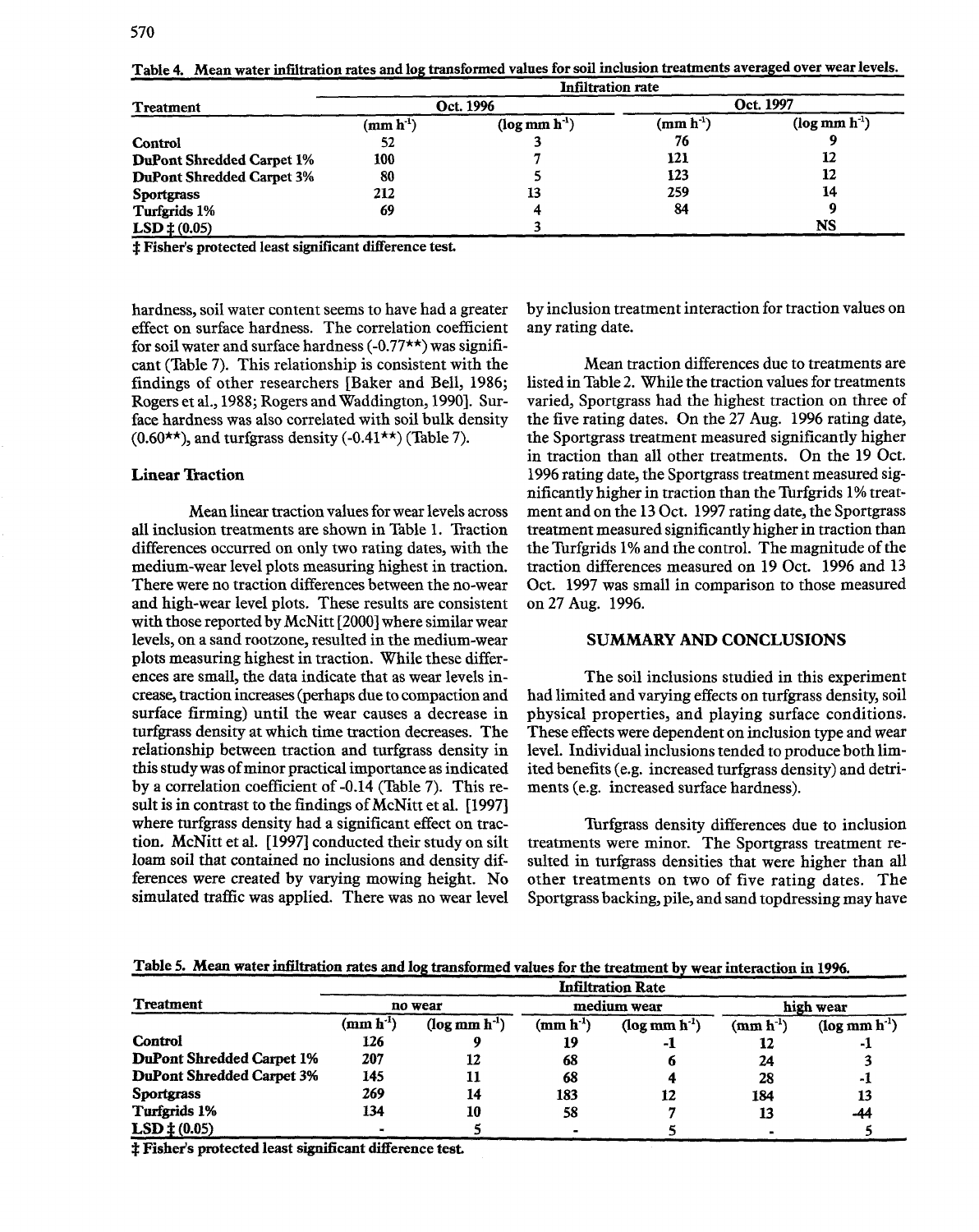Table 6. Mean surface hardness values for the treatment by wear level interaction on Oct. 13 1997 rating date.

|                                  | <b>Surface Hardness</b> |        |     |  |
|----------------------------------|-------------------------|--------|-----|--|
|                                  | <b>Wear Level</b>       |        |     |  |
| <b>Treatment</b>                 | medium<br>high<br>none  |        |     |  |
|                                  |                         | (Gmax) |     |  |
| Control                          | 87                      | 123    | 134 |  |
| <b>Dupont Shredded Carpet 1%</b> | 98                      | 122    | 132 |  |
| <b>Dupont Shredded Carpet 3%</b> | 97                      | 125    | 129 |  |
| <b>Sportgrass</b>                | 90                      | 120    | 126 |  |
| Turfgrids 1%                     | 105                     | 136    | 163 |  |
| $LSD \n\pm (0.05)$               | 11                      | 11     | 11  |  |

t Fisher's protected least significant difference test.

# protected the silt loam soil surface.

The higher turfgrass density measured in the Sportgrass treatment is in contrast to results obtained by McNitt [2000] using Sportgrass on a sand rootzone. In the sand rootzone, McNitt [2000] found consistently lower turfgrass density for Sportgrass compared to sand alone, indicating that the pile and backing reduced turfgrass wear resistance. In the present silt loam soil study, Sportgrass topdressed with sand supported turf that was less susceptible to wear than turf on the silt loam soil. Future research involving Sportgrass should include a control with sand topdressing over a cohesive soil in an attempt to distinguish between the effects of the pile, backing, and sand topdressing.

Soil bulk density was unaffected by the treatments with one exception. Sportgrass had a higher soil bulk density than all other treatments on three rating dates. Again, this may be due to the sand topdressing causing a higher average soil bulk density.

The soil inclusion treatments generally reduced soil water content compared to the control. The addition of 3% DuPont Shredded Carpet resulted in a soil water content lower than all other treatments on four of the five rating dates. The control measured higher in soil water than all inclusion treatments on two rating dates. The reason the soil inclusions reduced soil water content is not immediately apparent.

The addition of inclusions increased water infiltration rates over the control during 19%. The water infiltration rates for inclusion treatments in 1997 indi-

Table 7. Correlation coefficients (n=75) between measured plot characteristics.

| <b>ANDREW PARTIERS AND AND REAL</b> | Surface<br><b>Hardness</b> | Soil<br>Water  | <b>Soil Bulk</b><br>Density | <b>Turfgrass</b><br><b>Density</b> |
|-------------------------------------|----------------------------|----------------|-----------------------------|------------------------------------|
| <b>Traction</b>                     | $0.26$ **                  | $-0.19**$      | $0.52**$                    | $-0.14*$                           |
| <b>Surface Hardness</b>             | ۰                          | $-0.77$ **     | $0.60**$                    | $-0.41**$                          |
| Soil Water                          |                            | $\blacksquare$ | $-0.58$ **                  | $0.22**$                           |
| <b>Soil Bulk Density</b>            |                            |                |                             | $-0.27$ **                         |

 $\overline{\star}$  = significant at 0.05 level,  $\overline{\star}$  = significant at 0.01 level.

cated the same trend but differences between treatments and the control were not significant. The long-term effect of soil inclusions on infiltration rates of cohesive soils is impossible to predict from these data.

The addition of Sportgrass and Turfgrids 1% to this silt loam soil increased surface hardness, relative to the control, on some rating dates under some wear levels. The addition of DuPont Shredded Carpet 1% and 3%produced no measurable change in surface hardness compared to the control. The results indicate that surface hardness was influenced to a greater degree by soil water than by inclusion treatments.

Overall, few traction differences were measured, but the medium-wear level tended to have higher traction values than the high- or no-wear levels. This could be due to some firming of the surface with only minimal loss of turfgrass density.

Under high confining stress (heavy loads), certain inclusion types have improved soil physical characteristics for engineering applications. The basis for conducting this study was to determine if any benefits or detriments would occur if soil inclusions were used in a cohesive athletic field rootzone under low confining stress. Because the inclusions in this study were associated with little change, the use of these materials on cohesive-soil athletic fields does not seem to be cost effective. However, we do not rule out the possibility that these inclusions could provide benefits in other nonathletic field turfgrass uses. Areas that may benefit would include turfgrass parking lots, turfgrass fire lanes and emergency access areas where a cohesive soil must support the weight of large vehicles which produce a higher confining stress than experienced on athletic fields. A study on such areas should measure soil strength, compression, rutting, and vehicular traction under varying weather, soil, and turfgrass conditions.

#### ACKNOWLEDGMENTS

Support for this project was provided by the Pennsylvania Turfgrass Council, DuPont Nylon, Sportgrass Inc., and appropriations from the Pennsylvania Legislature and the United States Congress. Acknowledgment is extended to Donald V. Waddington for reviewing this manuscript.

# REFERENCES

- Agnew,M. L. 1984.Canopy/soil temperatures and acclimation responses of Kentucky bluegrass to soil compaction and moisture stress.Ph.D. Diss. Kansas State Univ., Manhattan (Diss. Abstr. 84-28123).
- Andersland, O.B., and A.S. Khatak, 1979. Shear strength of kaolinite/fiber soil mixtures. Proc. Int. Conf. on Soil Reinforcement 1:11-16.
- Baker, S. W. 1997. The reinforcement of turfgrass areas using plastic and other synthetic materials: a review.